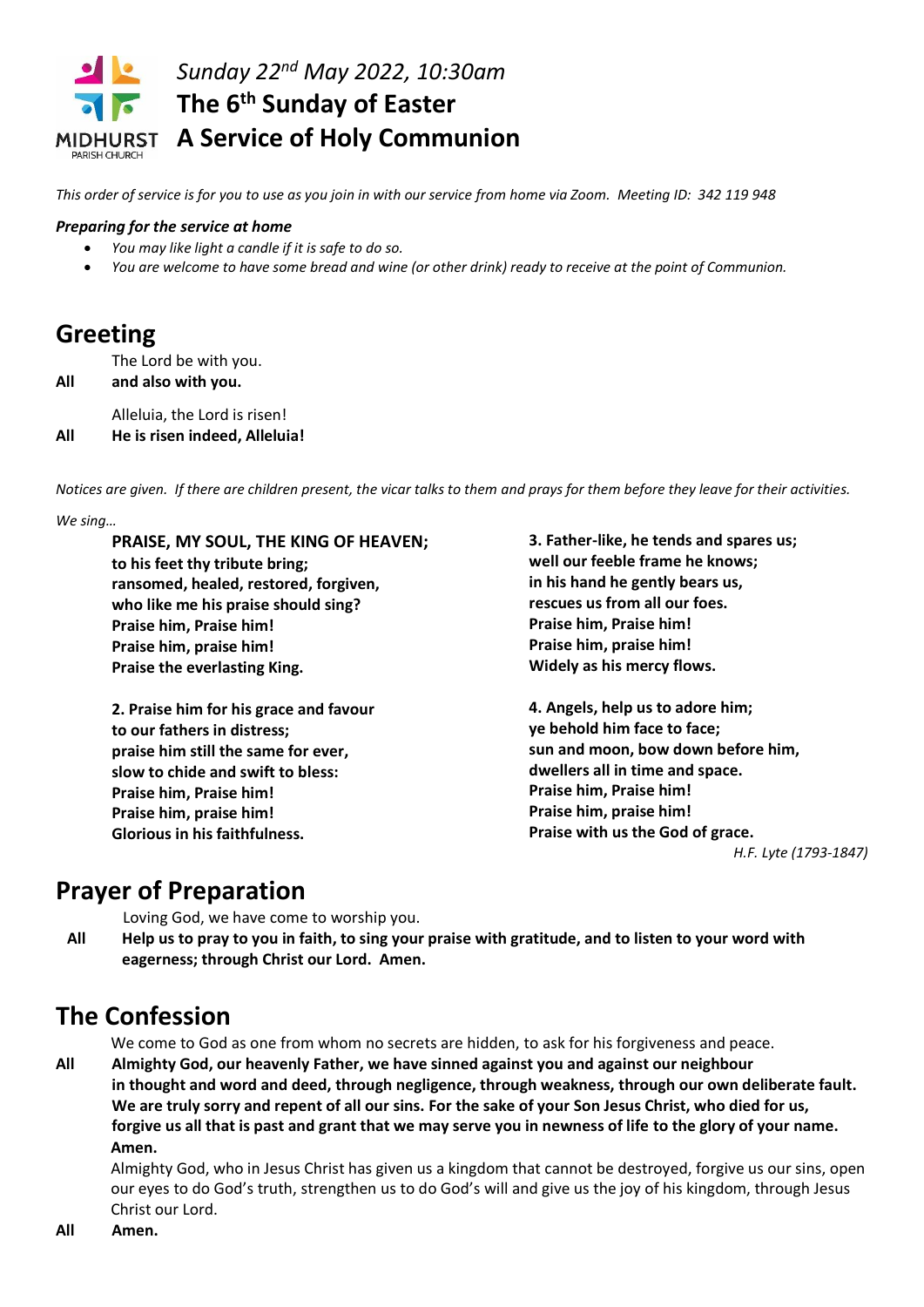## **A Prayer Before We Read**

God our redeemer, you have delivered us from the power of darkness and brought us into the kingdom of your Son: grant, that as by his death he has recalled us to life, so by his continual presence in us he may raise us to eternal joy; through Jesus Christ your Son our Lord, who is alive and reigns with you, in the unity of the Holy Spirit, one God, now and for ever.

**All Amen.**

## **The First Reading**

A reading from the Acts of the Apostles.

During the night Paul had a vision: there stood a man of Macedonia pleading with him and saying, 'Come over to Macedonia and help us.' When he had seen the vision, we immediately tried to cross over to Macedonia, being convinced that God had called us to proclaim the good news to them. We set sail from Troas and took a straight course to Samothrace, the following day to Neapolis, and from there to Philippi, which is a leading city of the district of Macedonia and a Roman colony. We remained in this city for some days. On the sabbath day we went outside the gate by the river, where we supposed there was a place of prayer; and we sat down and spoke to the women who had gathered there. A certain woman named Lydia, a worshipper of God, was listening to us; she was from the city of Thyatira and a dealer in purple cloth. The Lord opened her heart to listen eagerly to what was said by Paul. When she and her household were baptized, she urged us, saying, 'If you have judged me to be faithful to the Lord, come and stay at my home.' And she prevailed upon us.

*Acts 16:9-15*

This is the word of the Lord **All Thanks be to God.**

*The following hymn is sung.*

**I WILL NEVER LEAVE YOU, that's what Jesus said. I will send another one to comfort you instead. A counsellor, the Holy Ghost, to teach you in all things, to guide you in the way of truth and convince the world of sin.**

**Don't let your hearts be troubled, do not be afraid. I have overcome; I am the truth the life the way. When I am lifted up I will draw all men unto me. The Father will be glorified, just you wait and see.**

**I will never leave you, you'll never be alone. I'll be interceding at the right hand of the throne. I go prepare a place for you in my Father house. I am coming back again, at the trumpet sound.**

**I will. I will.**

*© Marco Frankland 2012*

## **The Gospel reading**

The Lord be with you.

**All And also with you.**

Hear the Gospel of our Lord Jesus Christ according to John.

**All Glory to you, O Lord.**

Jesus answered him, 'Those who love me will keep my word, and my Father will love them, and we will come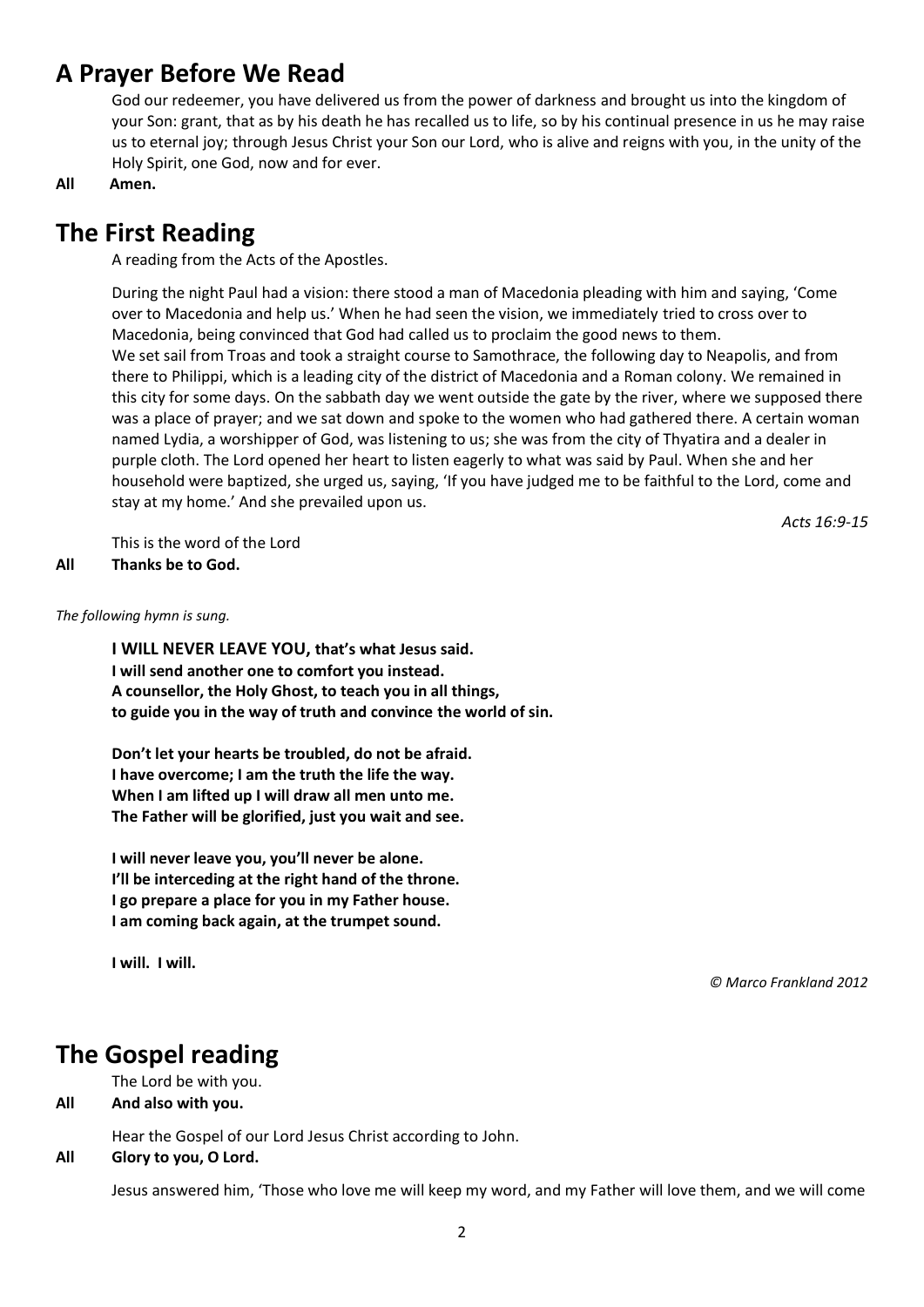to them and make our home with them. Whoever does not love me does not keep my words; and the word that you hear is not mine, but is from the Father who sent me.

'I have said these things to you while I am still with you. But the Advocate, the Holy Spirit, whom the Father will send in my name, will teach you everything, and remind you of all that I have said to you. Peace I leave with you; my peace I give to you. I do not give to you as the world gives. Do not let your hearts be troubled, and do not let them be afraid. You heard me say to you, "I am going away, and I am coming to you." If you loved me, you would rejoice that I am going to the Father, because the Father is greater than I. And now I have told you this before it occurs, so that when it does occur, you may believe.

*John 14:23-29*

This is the Gospel of the Lord. **All Praise to you, O Christ.**

# **The Sermon**

### **The Prayers**

*The following response may be used.*

- Lord, in your mercy
- **All hear our prayer.**

*Our Prayer for Growth*

**All God of Mission, who alone brings growth to your Church, send your Holy Spirit to give vision to our planning, wisdom to our actions, and power to our witness. Help our church to grow in numbers, in spiritual commitment to you, and in service to our local community, through Jesus Christ our Lord. Amen.**

## **The Peace**

The risen Christ came and stood among his disciples and said, 'Peace be with you.' Then were they glad when they saw the Lord. Alleluia. The peace of the Lord be always with you.

#### **All and also with you.**

*We share the peace, using sign language.*

*The following song is sung.*

**BEFORE THE THRONE OF GOD ABOVE I have a strong and perfect plea; a great High Priest whose name is Love, who ever lives and pleads for me. My name is graven on his hands, my name is written on his heart. I know that while in heav'n he stands no tongue can bid me thence depart, no tongue can bid me thence depart.**

**2. When Satan tempts me to despair and tells me of the guilt within, upward I look and see him there who made an end of all my sin. Because the sinless Saviour died, my sinful soul is counted free; for God the just is satisfied to look on him and pardon me, to look on him and pardon me.**

**3. Behold him there, the risen Lamb, my perfect, spotless righteousness, the great unchangeable I AM, the King of glory and of grace. At one with him, I cannot die; my soul is purchased by his blood. My life is hid with Christ on high, with Christ my Saviour and my God, with Christ my Saviour and my God***.*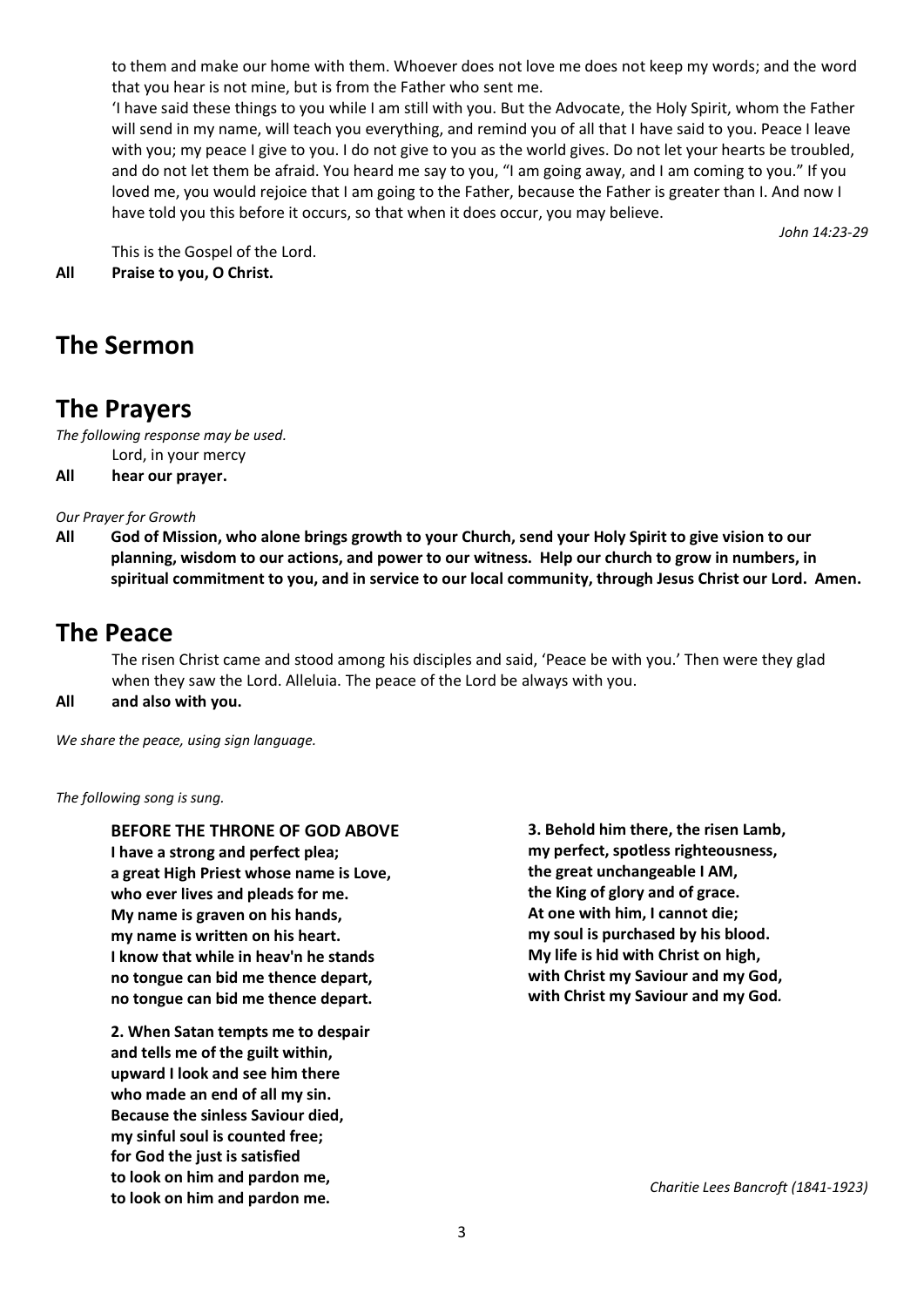# **Prayer at the Preparation of the Table**

Yours, Lord, is the greatness, the power, the glory, the splendour, and the majesty; for everything in heaven and on earth is yours.

**All All things come from you, and of your own do we give you.**

# **The Eucharistic Prayer**

The Lord be with you

**All and also with you.**

Lift up your hearts.

**All We lift them to the Lord.** Let us give thanks to the Lord our God.

#### **All It is right to give thanks and praise.**

It is right to praise you, Father, Lord of all creation; in your love you made us for yourself. When we turned away you did not reject us, but came to meet us in your Son.

#### **All You embraced us as your children and welcomed us to sit and eat with you.**

In Christ you shared our life that we might live in him and he in us.

#### **All He opened his arms of love upon the cross and made for all the perfect sacrifice for sin.**

On the night he was betrayed, at supper with his friends he took bread, and gave you thanks; he broke it and gave it to them, saying: Take, eat; this is my body which is given for you; do this in remembrance of me. **All Father, we do this in remembrance of him: his body is the bread of life.**

At the end of supper, taking the cup of wine, he gave you thanks, and said: Drink this, all of you; this is my blood of the new covenant, which is shed for you for the forgiveness of sins; do this in remembrance of me.

#### **All Father, we do this in remembrance of him: his blood is shed for all.**

As we proclaim his death and celebrate his rising in glory, send your Holy Spirit that this bread and this wine may be to us the body and blood of your dear Son.

#### **All As we eat and drink these holy gifts make us one in Christ, our risen Lord.**

With your whole Church throughout the world we offer you this sacrifice of praise and lift our voice to join the eternal song of heaven:

**All Holy, holy, holy Lord God of power and might: heaven and earth are full of your glory. Hosanna in the highest. Blessed is he who comes in the name of the Lord. Hosanna in the highest.**

### **The Lord's Prayer**

**All Our Father who art in Heaven, hallowed be thy name; thy kingdom come; thy will be done; on earth as it is in heaven. Give us this day our daily bread. And forgive us our trespasses, as we forgive those who trespass against us. And lead us not into temptation; but deliver us from evil. For thine is the kingdom, the power and the glory, for ever and ever. Amen.**

## **The Breaking of the Bread and Invitation**

We break this bread to share in the body of Christ.

**All Though we are many, we are one body, because we all share in one bread.**

> Draw near with faith. Receive the body of our Lord Jesus Christ which he gave for you, and his blood which he shed for you. Eat and drink in remembrance that he died for you, and feed on him in your hearts by faith with thanksgiving.

*We consume our bread and wine as prompted by the words 'The Body of Christ' and 'The Blood of Christ.'*

*The following hymn is sung…*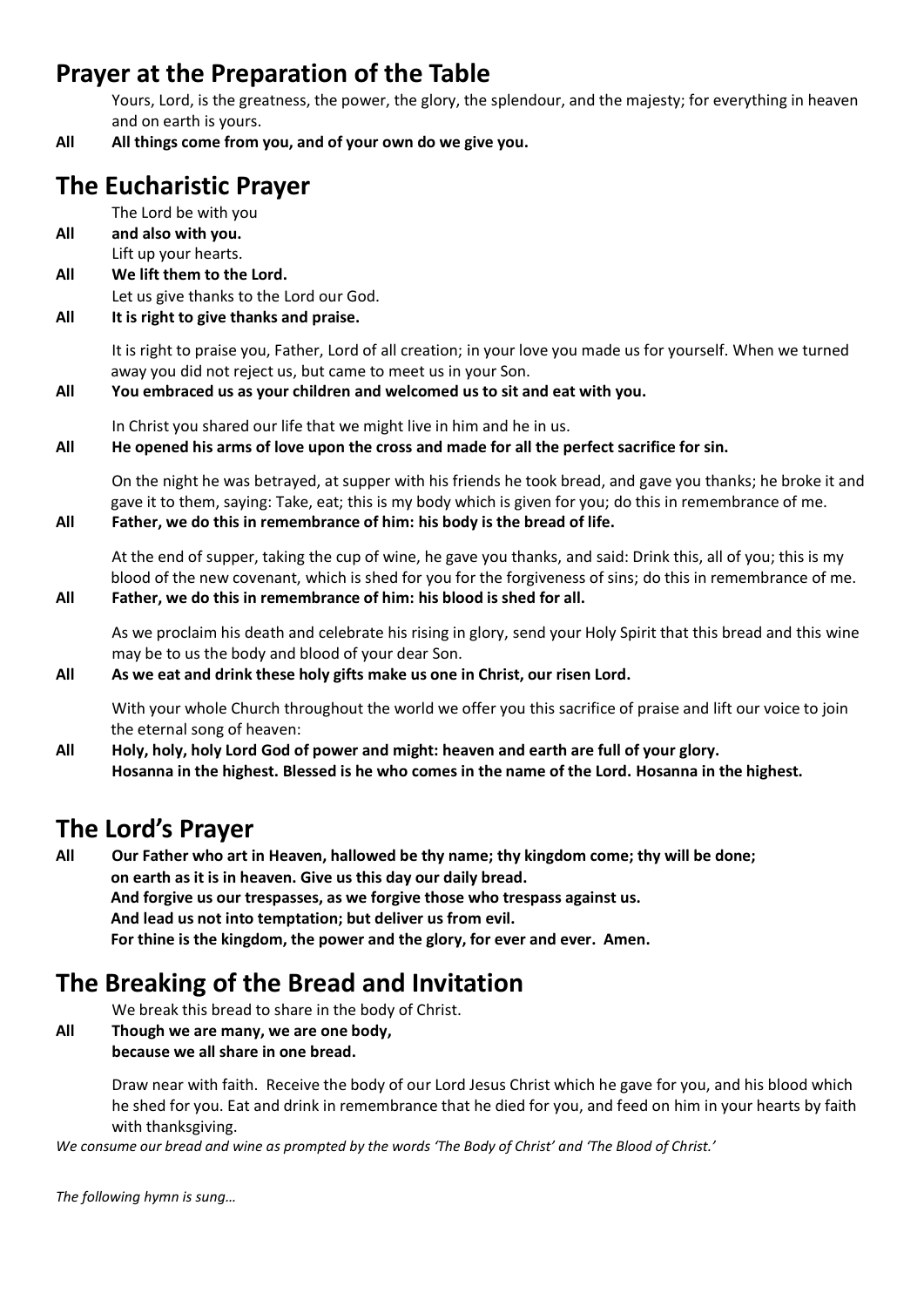#### **KING OF KINGS**

**In the darkness we were waiting Without hope without light Till from heaven You came running There was mercy in Your eyes To fulfil the law and prophets To a virgin came the Word From a throne of endless glory To a cradle in the dirt**

*Praise the Father, Praise the Son Praise the Spirit three in one God of glory, Majesty Praise forever to the King of Kings*

**2. To reveal the kingdom coming And to reconcile the lost To redeem the whole creation You did not despise the cross For even in Your suffering You saw to the other side Knowing this was our salvation Jesus for our sake You died** *Refrain.*

**3. And the morning that You rose All of heaven held its breath Till that stone was moved for good For the Lamb had conquered death And the dead rose from their tombs And the angels stood in awe For the souls of all who'd come To the Father are restored** *Refrain.*

**4. And the Church of Christ was born Then the Spirit lit the flame Now this gospel truth of old Shall not kneel shall not faint By His blood and in His Name In His freedom I am free For the love of Jesus Christ Who has resurrected me** *Refrain.*

> *Jason Ingram, Brooke Ligertwood & Scott Ligertwood © 2019 Hillsong Music Publishing*

### **Prayer after Communion**

God our Father, whose Son Jesus Christ gives the water of eternal life: may we thirst for you, the spring of life and source of goodness, through him who is alive and reigns, now and for ever. **Amen**

**All Almighty God, we thank you for feeding us with the body and blood of your Son Jesus Christ. Through him we offer you our souls and bodies to be a living sacrifice. Send us out in the power of your Spirit to live and work to your praise and glory. Amen.**

*Our final hymn is sung…*

**GUIDE ME, O THOU GREAT REDEEMER, Pilgrim though this barren land; I am weak, but thou art mighty; hold me with thy powerful hand; Bread of heaven, bread of heaven, feed me now and evermore. Feed me now and evermore!**

**2. Open now the crystal fountain, whence the healing stream doth flow; let the fiery cloudy pillar lead me all my journey through; strong deliverer, strong deliverer, be thou still my strength and shield. Be thou still my strength and shield!**

**3. When I tread the verge of Jordan, bid my anxious fears subside; death of death, and hell's destruction, land me safe on Canaan's side: songs and praises, songs and praises, I will ever give to thee. I will ever give to thee!** 

*W. Williams (1717-91)*